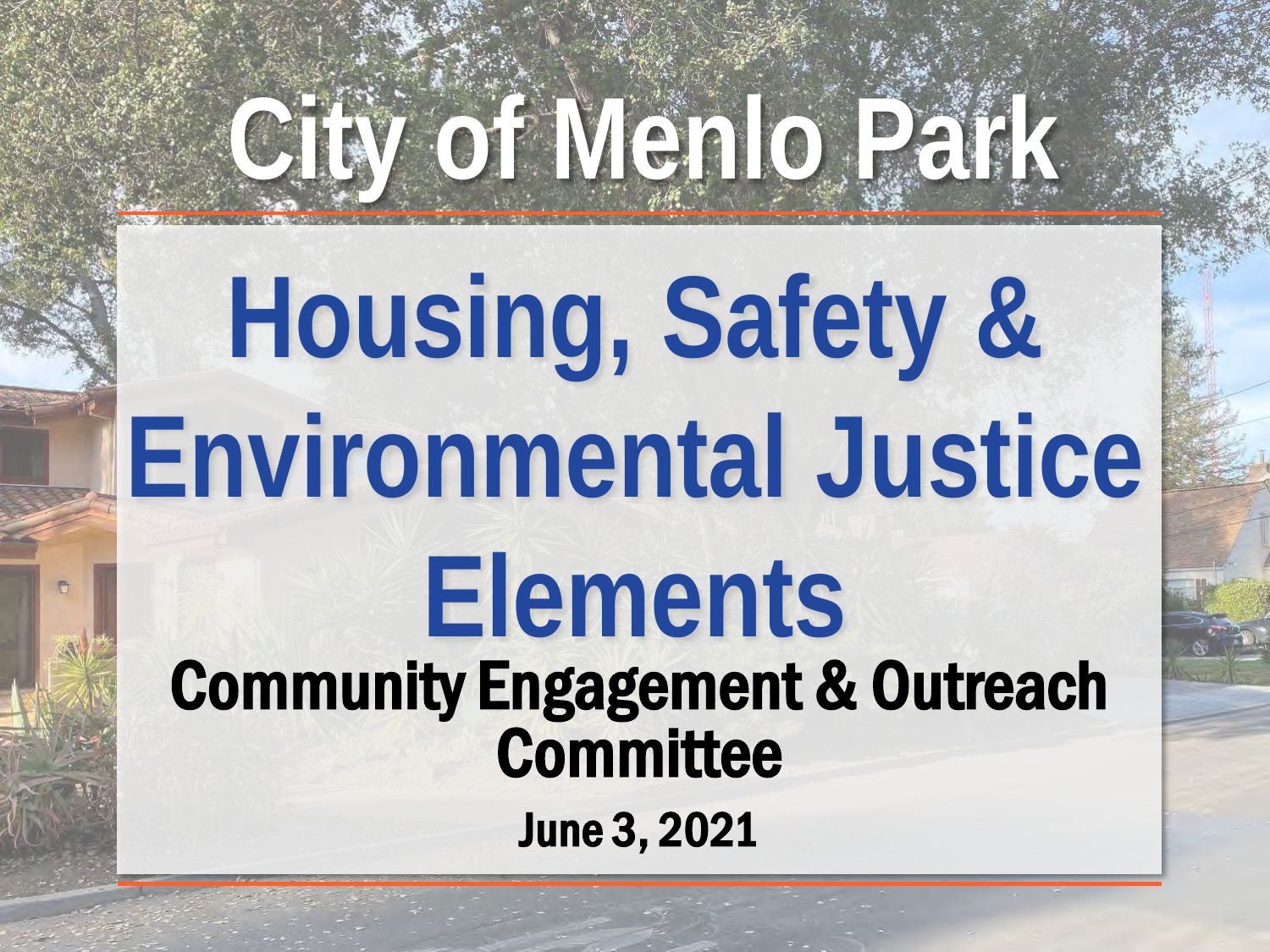### **Community Engagement & Outreach**

#### BELLE HAVEN COMMUNITY LIBRARY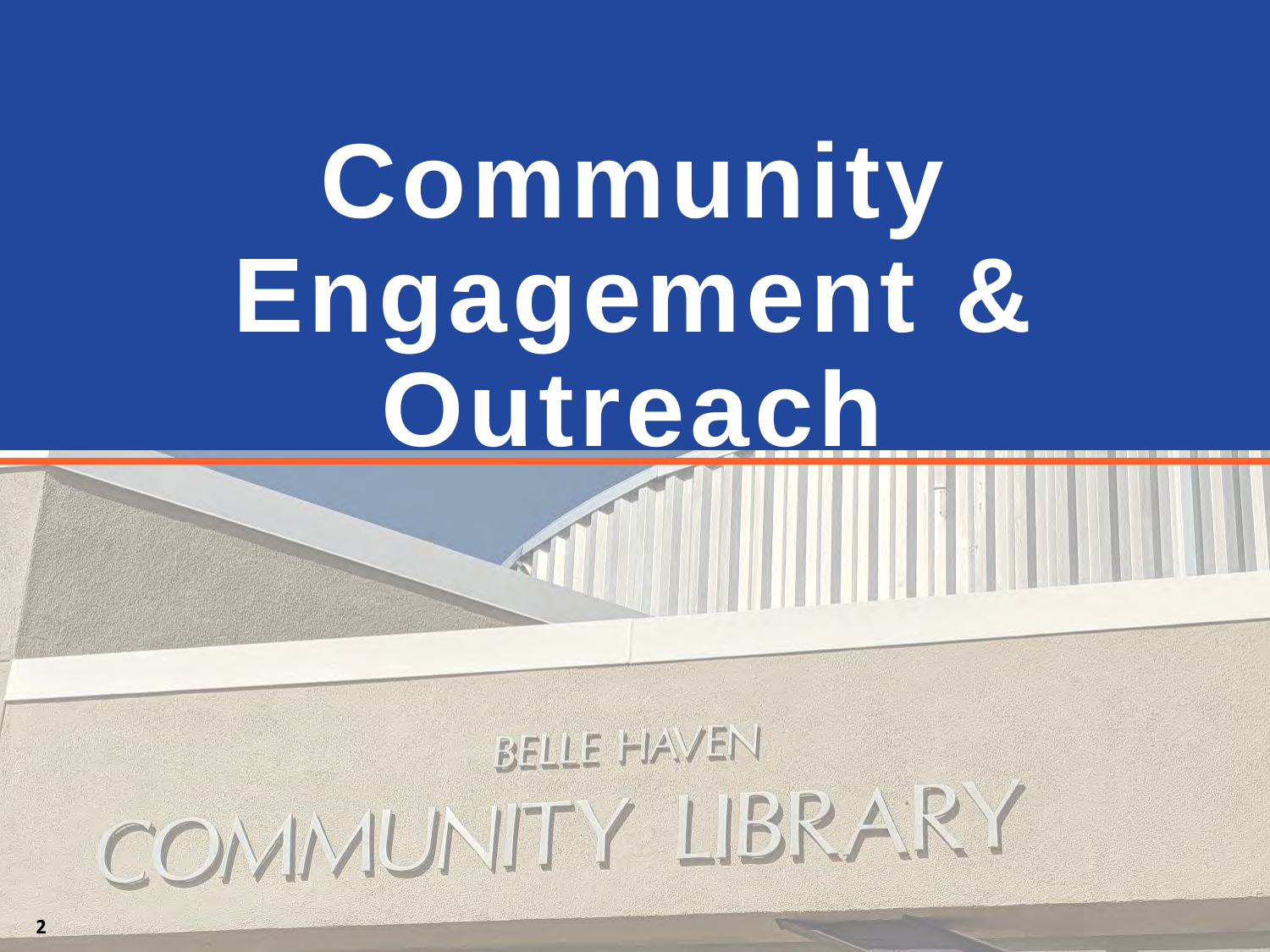#### **Engagement & Outreach**

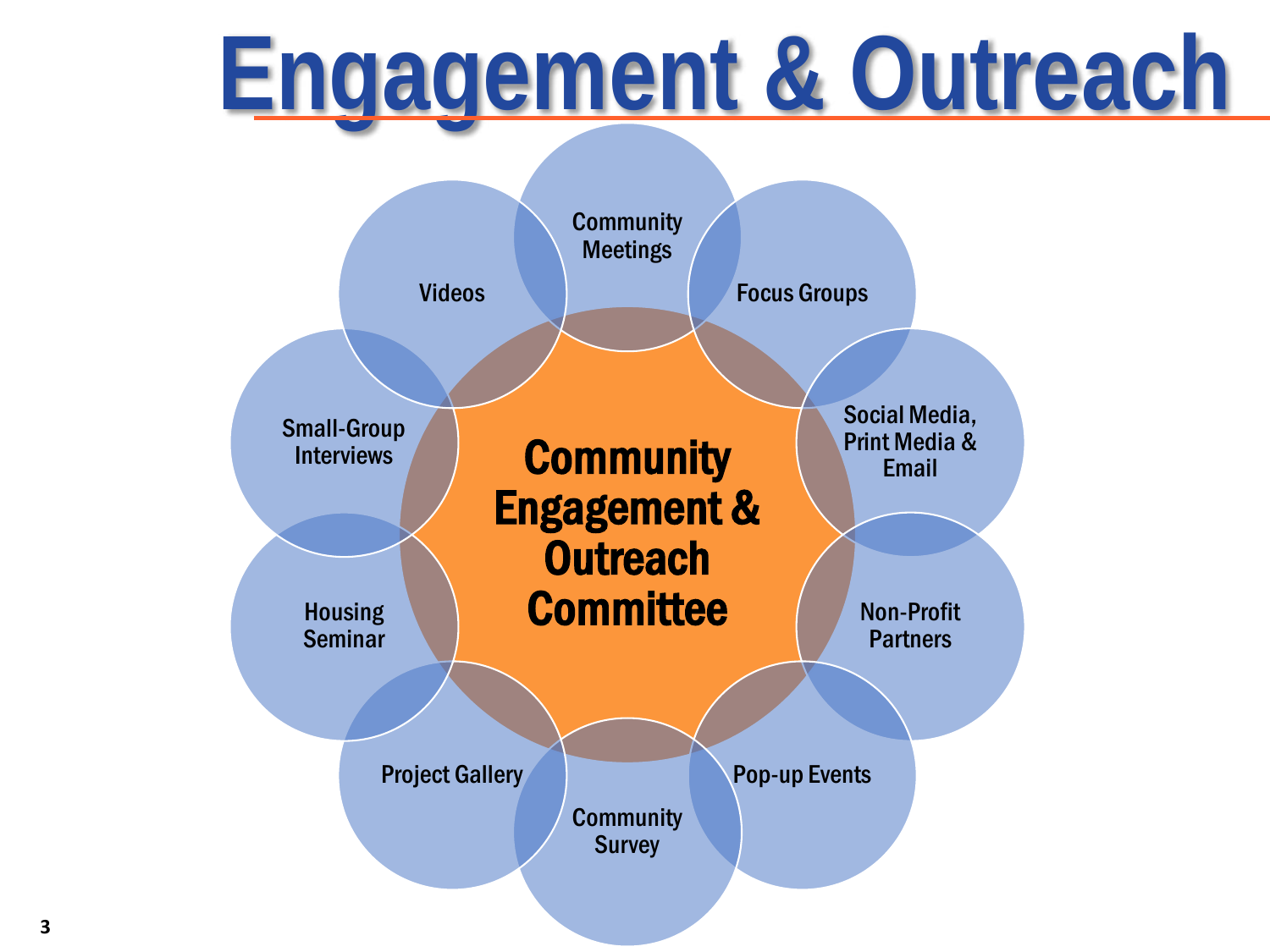### **Project Schedule**

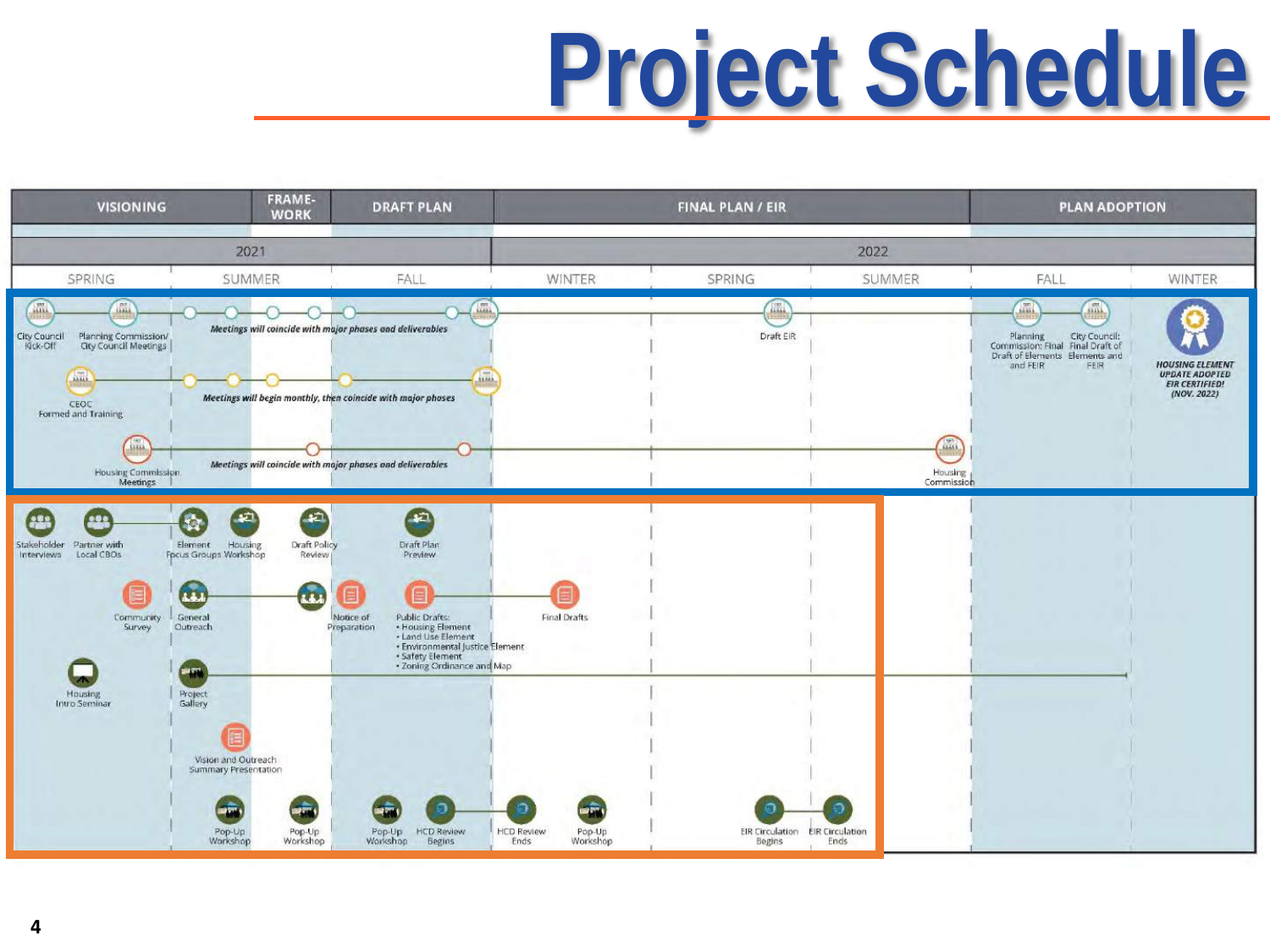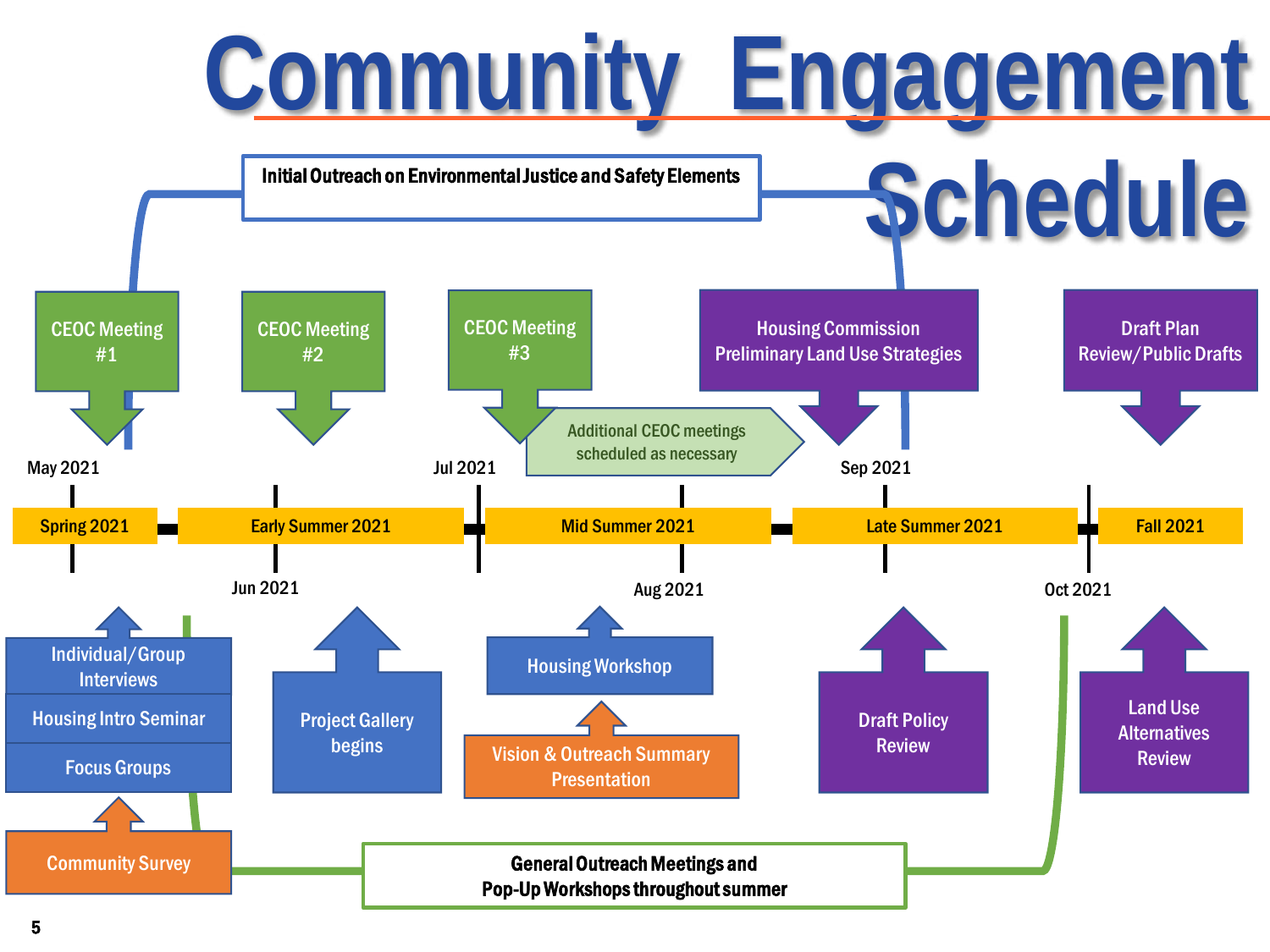![](_page_5_Picture_0.jpeg)

## **Focus Group Types**

- Residents
- Disadvantaged Communities
- Community Groups
- Housing Organizations
- Service Providers
- Renters & Homeowners
- Local Businesses
- Housing Developers
- Religious Institutions
- Special District Partners (Schools, etc.)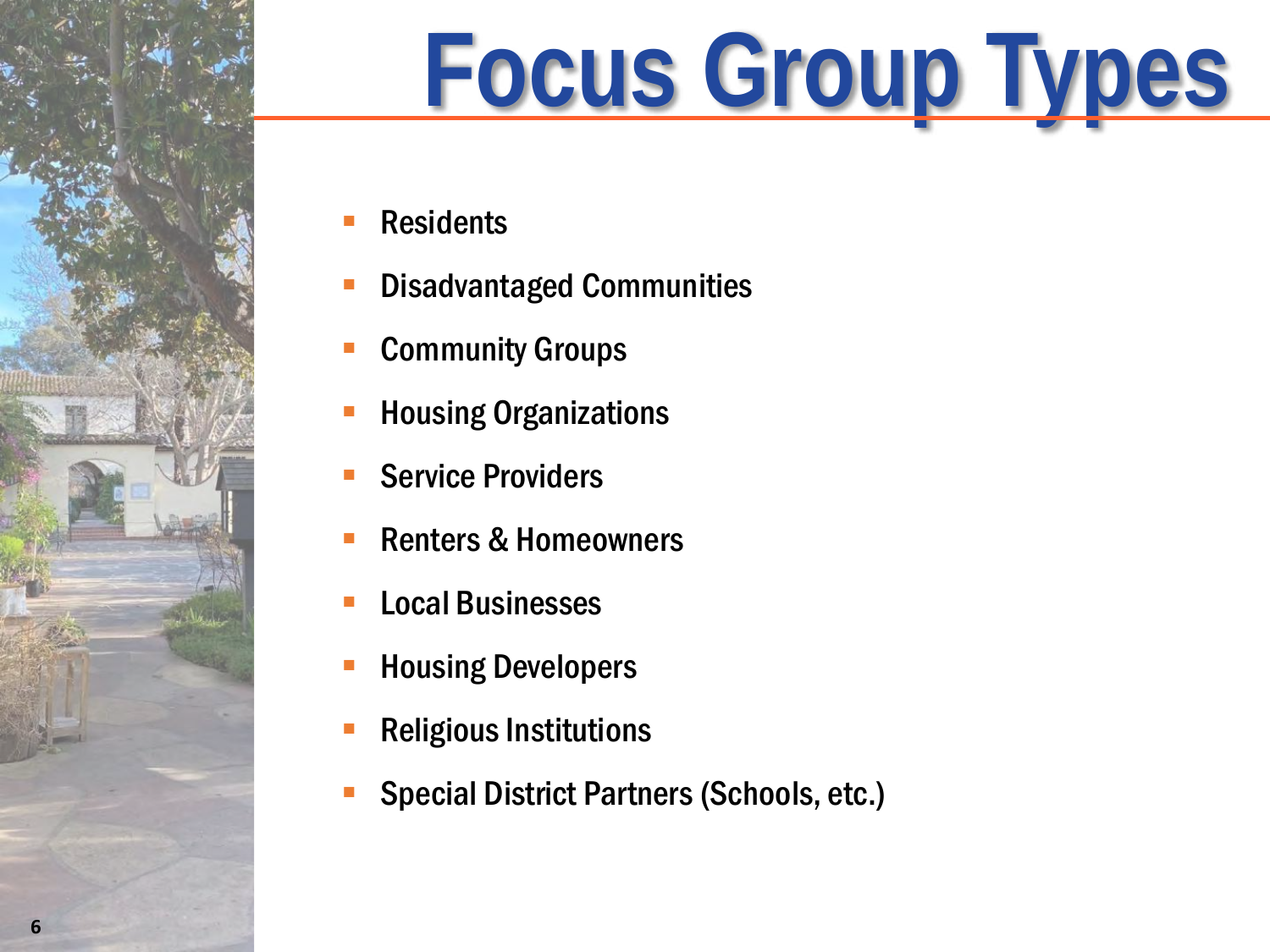![](_page_6_Picture_0.jpeg)

- Questions on the Outreach Plan
- Comments on the Outreach Plan
- Ideas for groups to reach out to

**7**

 Ideas for how to reach the community as a whole and/or particular groups